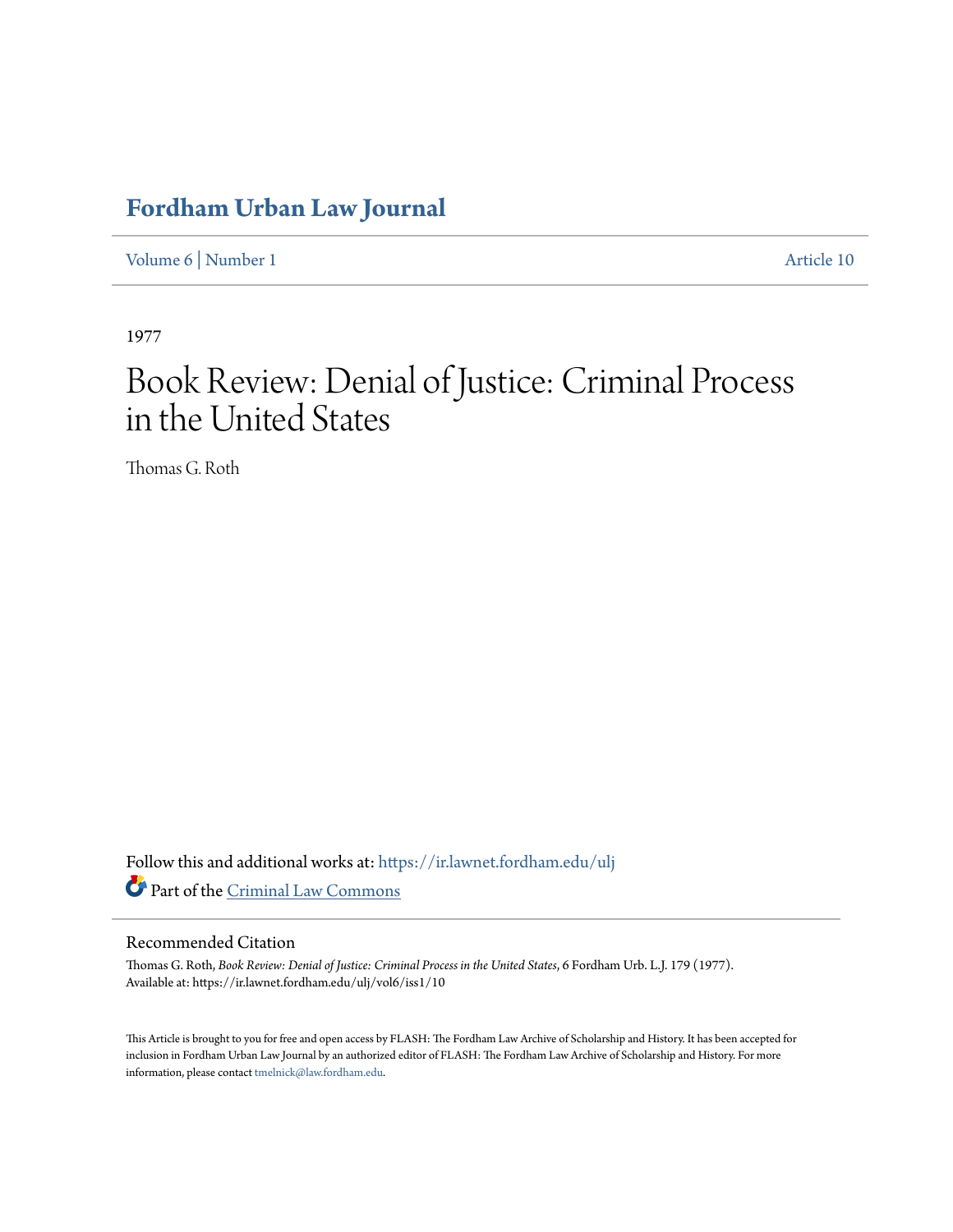## Book Review: Denial of Justice: Criminal Process in the United States

#### **Cover Page Footnote**

Member of the New York Bar; former Special Assistant Attorney General with the Office of the New York State Special Prosecuter.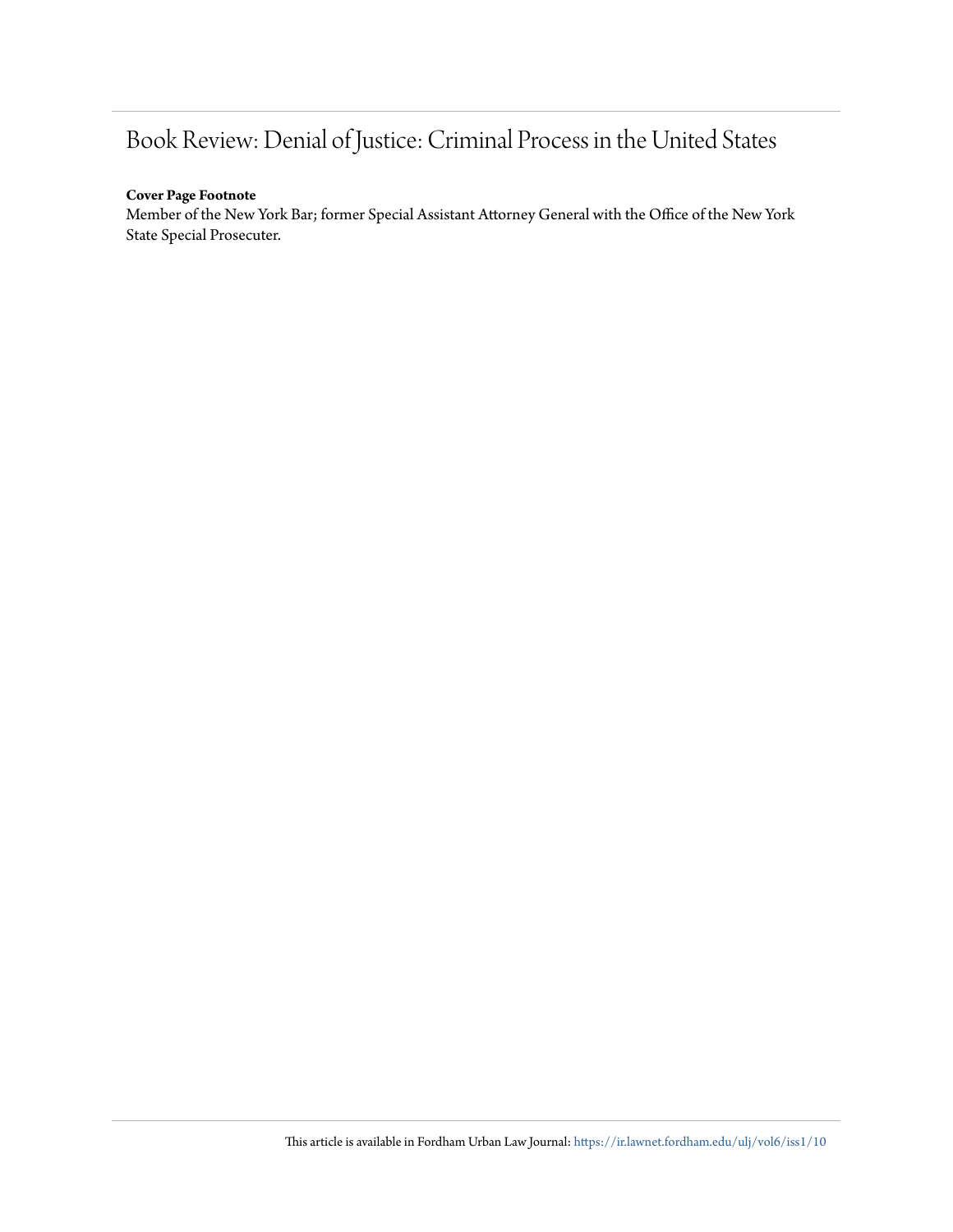### **Book Review**

**DENIAL OF JUSTICE: CRIMINAL PROCESS IN THE UNITED STATES. By** Lloyd L. Weinreb. New York: The Free Press, **A** Division of Macmillan Publishing **Co., Inc. Pp. xi, 177.** \$12.95

How many times have we heard lawyers or laymen lament the failings of our criminal justice system, only to hear them finally conclude: "But it's still the best system there is." In his book, Lloyd L. Weinreb argues persuasively that American criminal process not only falls short of being the best there is, but it denies us a system which we can properly call "just."<sup>1</sup>

Weinreb's work is divided into two sections. The first part, which comprises the bulk of the book, explains how criminal process works and, more significantly, how it has failed to achieve effectively the goals for which it was developed. In the second part, he describes in general theory an "alternative model" which he considers to be more in keeping with the goal of criminal process.<sup>2</sup>

Weinreb frames his critique in terms of the various stages of American criminal process, beginning with criminal investigation, and moving on to prosecution, guilty pleas and finally the trial. His criticisms at each stage ring true for anyone who has perceived the process from within for any period of time. What sets Weinreb's treatment apart from the myriad works on the American criminal justice system which currently glut our law libraries is his thoroughly dispassionate and intellectual approach to the problems he discusses. The objections he levels at our criminal process, as well as his "alternative model," are ideologically neutral and wholly pragmatic. He assumes the posture of neither the civil libertarian nor the "law and order" conservative. His model, for example, would cut back drastically on the role and authority of the police in our society, and at the same time curtail a number of constitutional rights of defendants which are currently deemed by our

<sup>1.</sup> L. Weinreb, **DENIAL OF JUSTICE: CRIMINAL PROCESS IN THE UNITED STATES** (1977).

<sup>2.</sup> Weinreb sees the goal of criminal process as the determination of guilt with a view toward imposing a penalty. *Id.* **at 1.**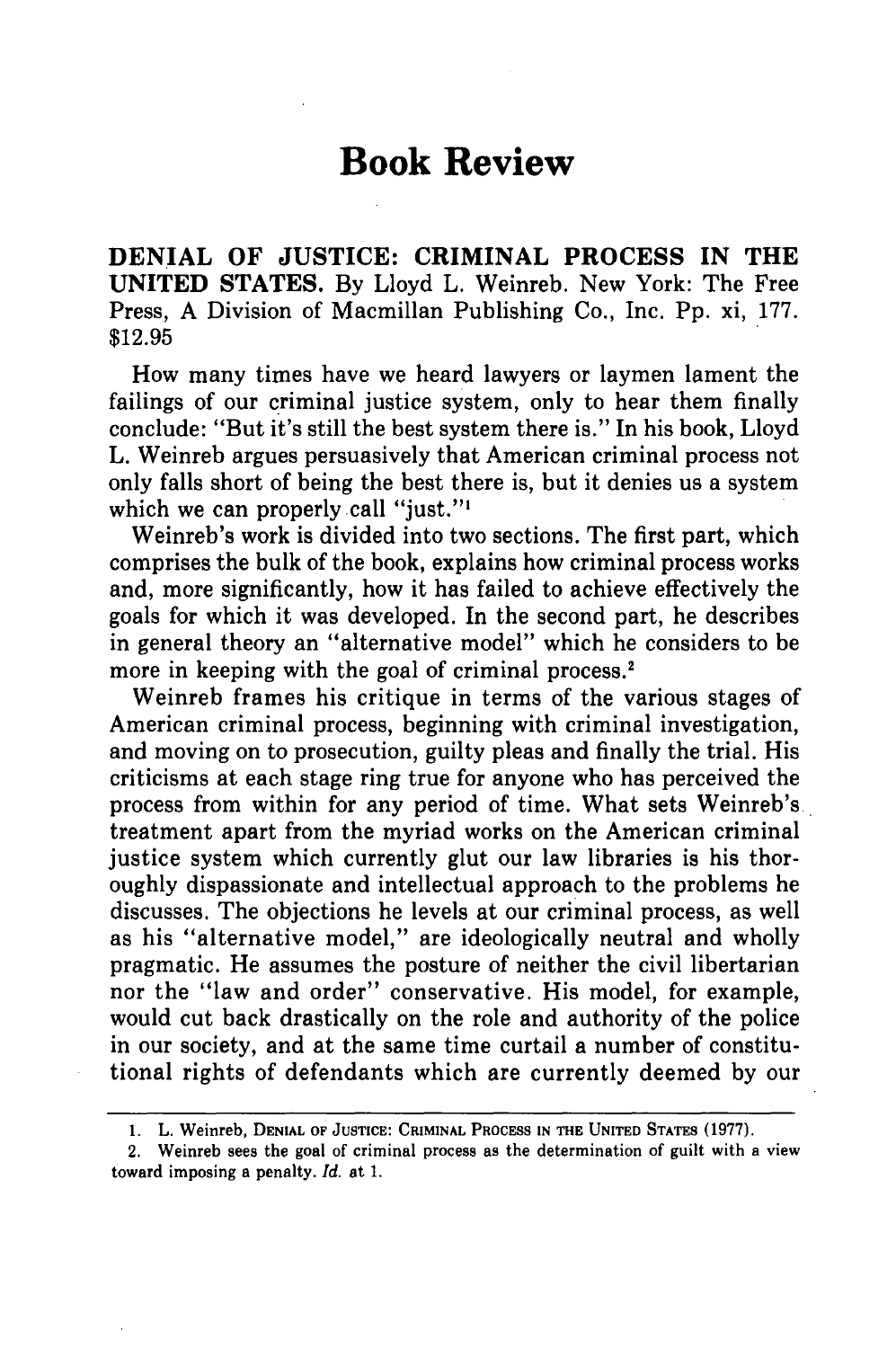collective legal psyche to be indispensable.

Central to Weinreb's book is his proposed restructuring of the process of criminal investigation. He begins with the premise that our police are required to perform schizophrenic functions in American criminal process. They perform extensive peace-keeping and emergency assistance duties on the one hand, and investigative and even judicial functions on the other.'

Weinreb argues impressively that those qualities which make the police uniquely qualified to perform their duties as keepers of the peace render them ill-suited to perform effectively in an investigative or judicial role.4 In his capacity as a "street cop," for example, a police officer is required to move swiftly, generally on-the-scene, and with force if the circumstances so require. In the course of these duties, his overriding concern is to bring an emergency situation under control where lives may be at stake.

Following an on-the-scene encounter with a suspect, this "street cop" is required by our present system to transform himself into a figure who exercises the judgment of "a neutral and detached magistrate."5 He can no longer be that monolithic crime fighter whose sole concern is the protection of a frail citizenry. His concern must now shift to the rights of the individual he has just apprehended. He is expected to administer the array of formalized arrest procedures, perhaps conduct a search of the suspect, a custodial interrogation or lineup, all in a manner that conforms with the latest edicts from the United States Supreme Court and which splits the finest constitutional hairs.

To remedy this apparent conflict, Weinreb suggests a principle of separation.' While acknowledging that the principle is easier to state than apply,<sup>7</sup> he claims that after the police have made an onthe-scene arrest, their authority should end. The sole responsibility of the police at this point should be to escort the suspect to other officials, who will be responsible for whatever further steps are proper in furtherance of a criminal investigation or prosecution.

In response to the logical question of who should be responsible

**<sup>3.</sup> Id.** at 13-14.

<sup>4.</sup> Id. at 20-21.

<sup>5.</sup> *Id.* at 42, *quoting* Johnson v. United States, 333 U.S. 10, 14 (1948).

*<sup>6.</sup> Id.* at 40-41.

<sup>7.</sup> Id. at 41.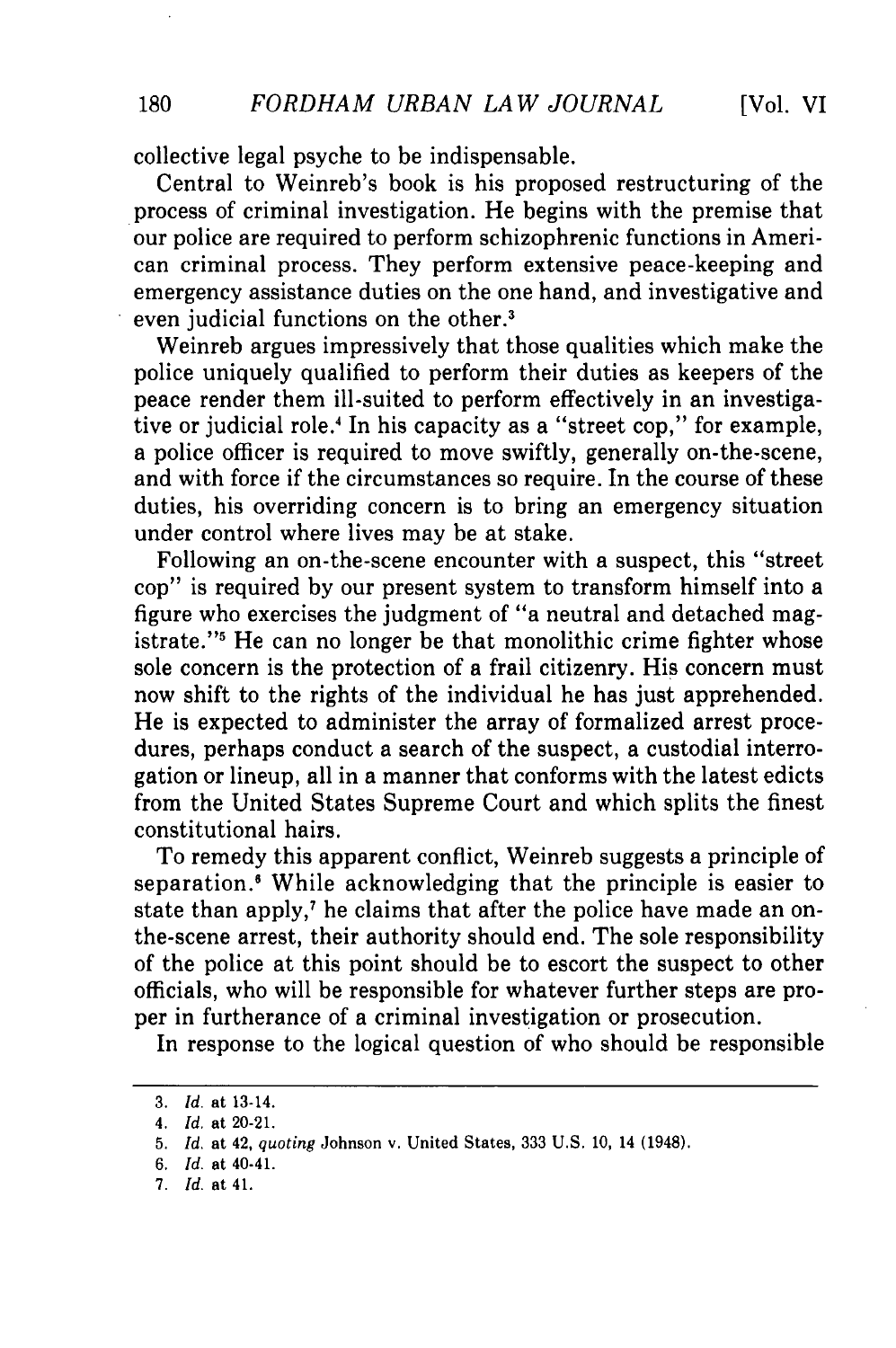for the investigative and prosecutorial work which the police now perform, Weinreb states:

We need, then, to establish the office of a magisterial investigator or investigating magistrate, whose responsibility for investigating and preparing a case for prosecution is distinct from the work of the police . **. .** . As between the police station and a public agency with the neutral, nonforceful trappings of the judiciary, the choice is obvious. So too, the choice is obvious between removal of the person to a police station, where he must submit to police officers whose primary authority, training, and identity are bound up with the use of force, and his immediate release into the custody of a judicial officer trained for the tasks assigned to him.'

Thus, according to Weinreb, if the police do not catch a suspect in the act and do not make an on-the-scene arrest, their authority, strictly limited to its peace-keeping function, would permit them only to report the crime and whatever evidence they have to the appropriate magistrate.' It is thereafter the duty of the magistrate to determine whether, and if so how, to investigate further.

Weinreb is not clear as to what, if any, role the police might assume in this subsequent investigative stage. What is clear, however, is that to whomever the task should ultimately fall, any further investigative steps will be subject to the magistrate's authority and supervision.

As Weinreb himself admits, the notion of a magistrate performing both prosecutorial and judicial functions is alien to our system of criminal jurisprudence.'" I have some reservations regarding the duality of the magistrate's role. Whether this investigating magistrate will head his own staff of investigators or merely supervise the police in their investigative efforts, he might well lose that element of independence which is both characteristic of and central to his judicial role. Not every investigation concerns an open-and-shut street crime. An investigating magistrate undoubtedly will be called upon to suprevise more sophisticated and complex investigations involving homicides, corruption and white collar crimes. These will require a zealous and committed prosecutor whose total energies are devoted to the investigation of such crimes. It is doubtful that a magistrate who is carrying on a dual role will be able to muster the

**<sup>8.</sup>** *Id.* at 42.

*<sup>9.</sup> Id.* at **125.**

**<sup>10.</sup>** *Id.* at **126.**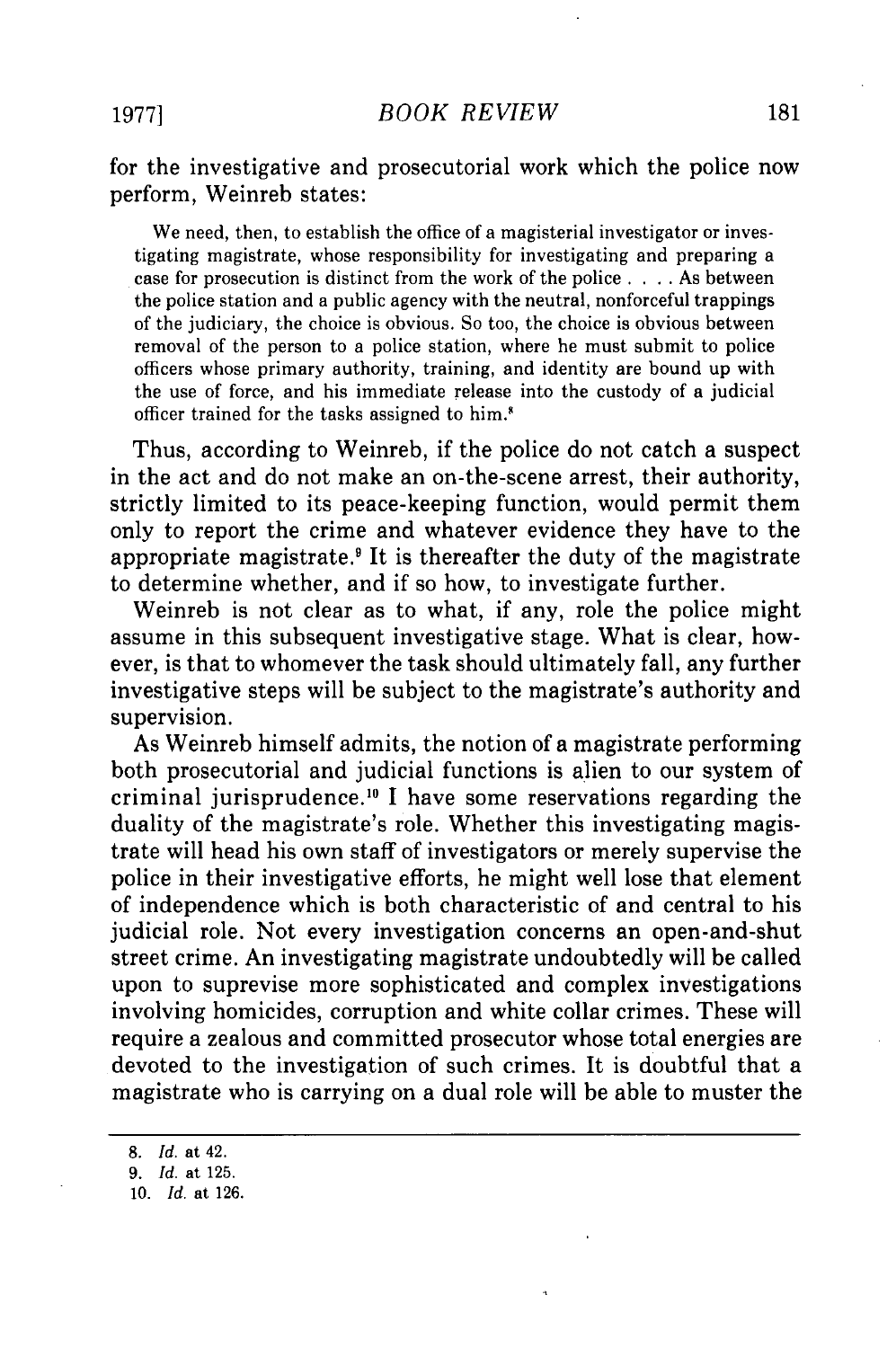resolve and devote the time to such demanding investigative efforts and, at the same time, remain sufficiently independent to perform his judicial duties.

**[Vol.** VI

Weinreb's primary objection to our present system of criminal investigation is the dual role which the police have played in it. It thus appears inconsistent to replace the police as investigators with a magistrate who, in addition to his investigatory duties, would also sit as a judge. I would suggest that the duality of the magistrate's role would be equally offensive to our sense of fair play. Surely, the magistrate's legal training does not set him above the police officer in his ability to assume dual responsibilities without compromising one or the other.

Moreover, Weinreb does not convince me that police generally perform their investigative functions poorly. The police have failed only in those limited factual situations which give rise to close constitutional questions involving the rights of defendants. To say that our police have not had an overabundance of success with pre-trial identification procedures, search and seizure problems and custodial interrogation situations does not mean tha that they have failed to fulfill their overall investigation function effectively. Our detective forces, for example, solve numerous homicides, burglaries, robberies, and arsons each year by utilizing investigative methods which they have developed over decades of trial and error. To strip them of this function merely because a magistrate may be tempermentally more adept at administering *Miranda* warnings" carries Weinreb's point too far.

Finally, even if police were strictly limited to their so-called peace-keeping duties, their investigative and judicial function would not be wholly eliminated. "Search and seizure" and "stop and frisk" situations, for example, would nevertheless confront police officers as a normal concomitant of their on-the-street encounters with suspects.

On balance Weinreb's alternative model as it relates to criminal investigation is a reasonable one. Our police clearly are better equipped to handle their peace-keeping functions than they are those which are at least partially judicial in nature. The fourth, fifth and sixth amendments to the United States Constitution, at least

182

<sup>11.</sup> Miranda v. Arizona, 384 U.S. 436 (1966).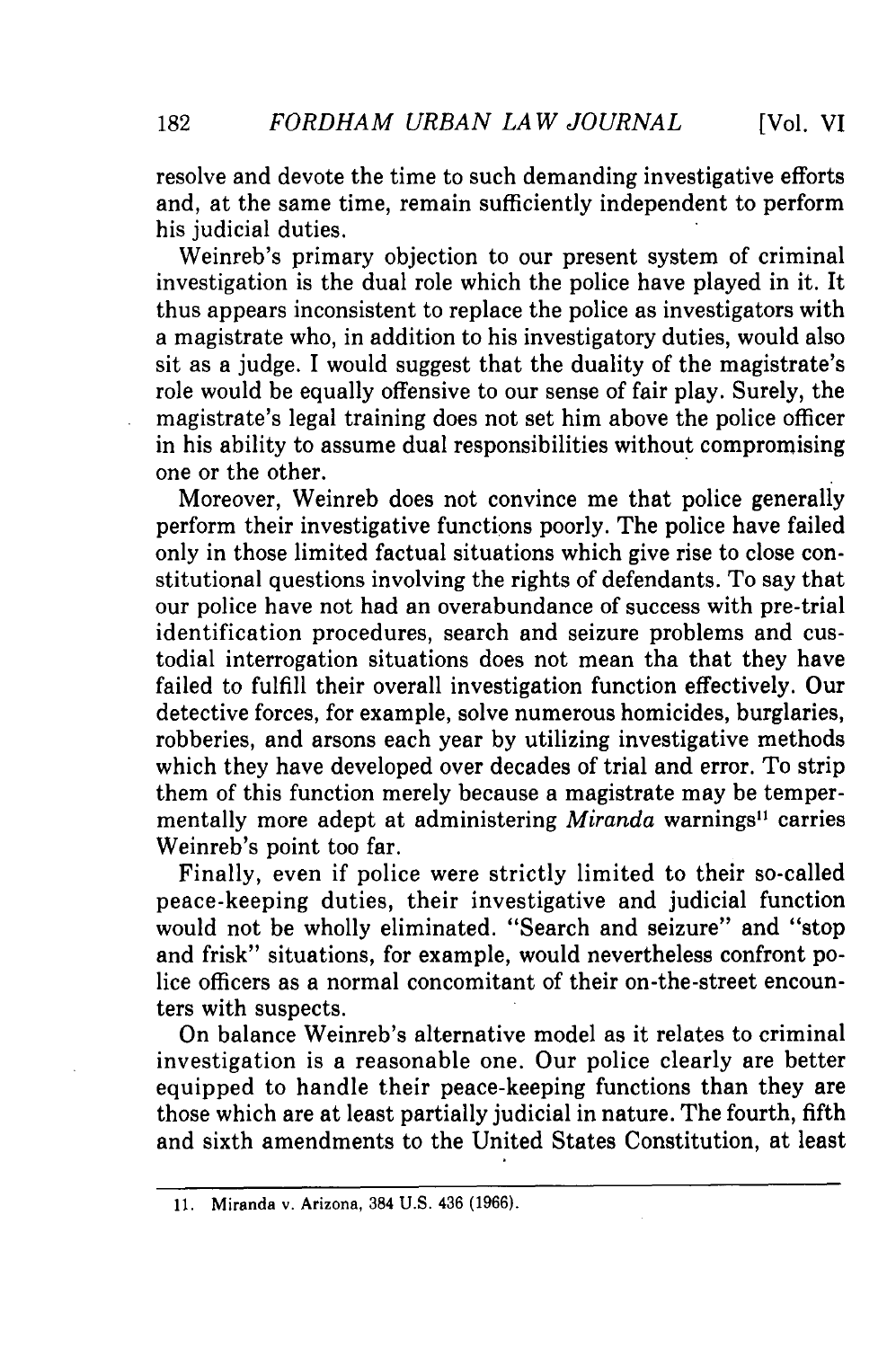as they have been interpreted and expanded by contemporary decisional authority, place an unrealistic burden on those who are charged with the enforcement of our criminal laws. To the extent that Weinreb's model would take this burden off our police, I would applaud it.

Weinreb is correct in his claim that there is no legitimate reason why many of the criminal procedures which immediately follow an arrest are conducted in the hostile atmosphere of the police stationhouse. A magistrate, even one with investigatory authority, would be a preferable vehicle through which routine booking procedures, lineups or other forms of post-arrest identification, and in-custody questioning of the defendant could be performed. The adoption of this aspect of Weinreb's model would be a significant step in the development of our criminal process. At the very least this procedure would clothe that critical stage in the criminal process immediately following the arrest of a suspect with an aura of detachment and impartiality which it now lacks.

*Thomas G. Roth\**

\* Member of the New York Bar; former Special Assistant Attorney General with the Office of the New York State Special Prosecutor.